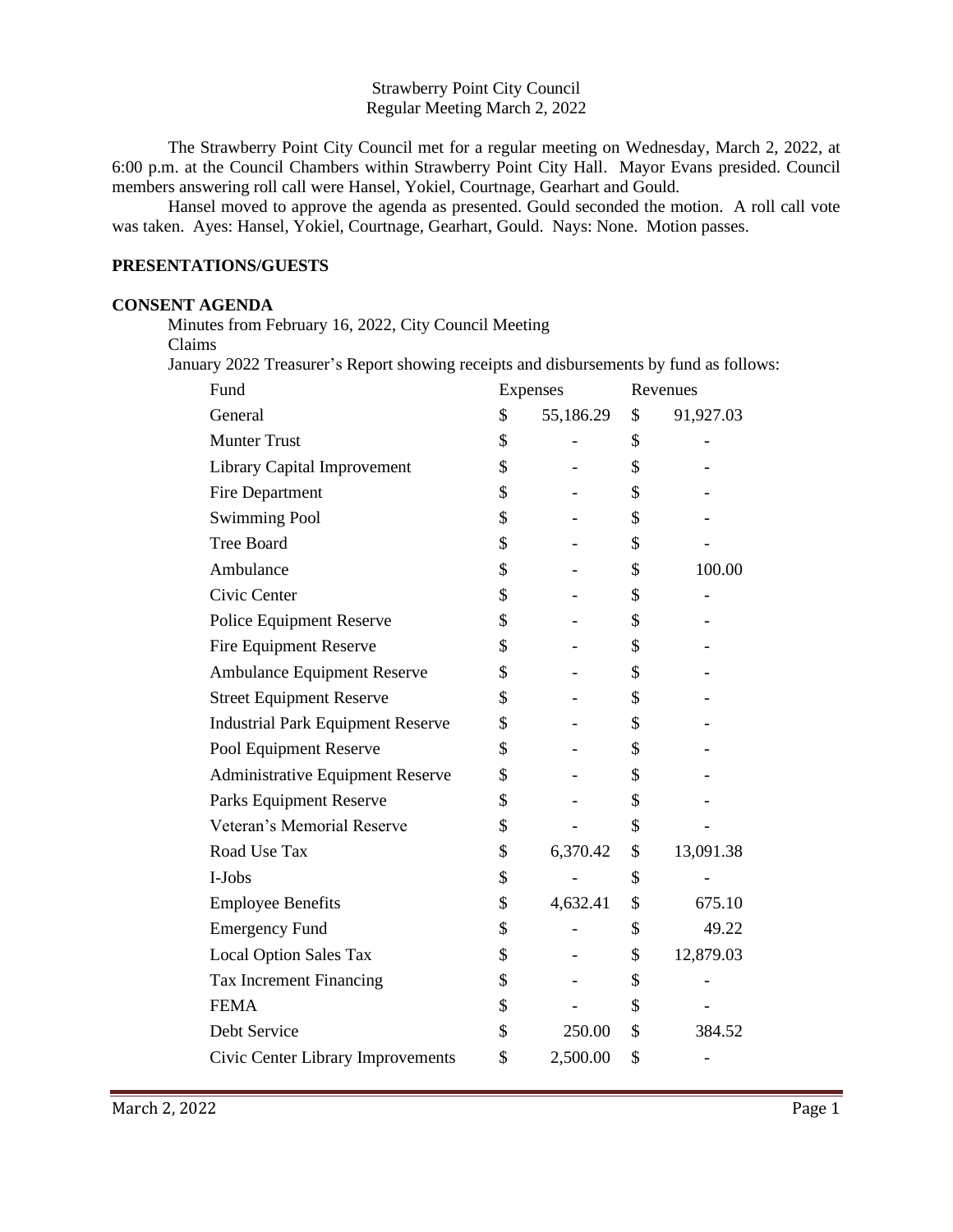| American Rescue Plan Infrastructure   | \$              | S  |           |
|---------------------------------------|-----------------|----|-----------|
| <b>CDBG Rehab Housing Project</b>     | \$              | \$ |           |
| Water                                 | \$<br>9,967.18  | \$ | 18,590.19 |
| <b>Water Deposits</b>                 | \$<br>136.91    | \$ | 350.00    |
| Water Capital Project                 | \$              | \$ |           |
| Sewer                                 | \$<br>10,511.41 | \$ | 29,504.45 |
| Sewer Sinking                         | \$              | \$ |           |
| Sewer Capital Project                 | \$              | S  |           |
| Electric                              | \$<br>80,019.95 | \$ | 93,261.22 |
| <b>Electric Generator Sinking</b>     | \$              | \$ |           |
| <b>Electric Sinking</b>               | \$              | S  |           |
| Electric Meter                        | \$<br>92.57     | \$ | 1,050.00  |
| <b>Electric Capital Projects</b>      | \$              | S  |           |
| <b>Electric Required Improvements</b> |                 |    |           |

Gearhart moved to approve the Consent Agenda. Gould seconded the motion. A roll call vote was taken. Ayes: Yokiel, Courtnage, Gearhart, Gould. Nays: None. Hansel abstained due a conflict of interest. Motion passes.

#### **UNFINISHED BUSINESS**

Mayor Evans opened a public hearing for the Fiscal Year 2022 Budget Amendment at 6:03PM. With no comments, written or oral, received, Mayor Evans closed the public hearing at 6:03PM. There was Council discussion pertaining to the source of funds for the library roof, which was a budget amendment item. Gearhart moved to approve Resolution #22-11 Approving the Fiscal Year 2022 Budget Amendment. Hansel seconded the motion. A roll call vote was taken. Ayes: Courtnage, Gearhart, Gould, Hansel, Yokiel. Nays: None. Motion passes.

Yokiel moved to approve Resolution #22-12 Approving Capacity Purchase Agreement with Dairyland Power Cooperative. Hansel seconded the motion. A roll call vote was taken. Ayes: Gearhart, Gould, Hansel, Yokiel, Courtnage. Nays: None. Motion passes.

#### **INFORMATION**

Library Director Patty Lincoln advised the library will be switching out all their fixtures to LED with the Public Works team performing the labor. The Strawberry Point Firemen's Association minutes from January 12, 2022, January 26, 2022, and February 9, 2022, were received and filed.

#### **NEW BUSINESS**

Gould moved to approve Resolution #22-13 Approving Easement. Hansel seconded the motion. A roll call vote was taken. Ayes: Hansel, Yokiel, Gearhart, Gould. Nays: None. Courtnage abstained due to a conflict of interest. Motion passes.

Gould moved to approve Resolution #22-14 Approving the Electric Utility Reliability Plan. Gearhart seconded the motion. A roll call vote was taken. Ayes: Yokiel, Courtnage, Gearhart, Gould, Hansel. Nays: None. Motion passes.

Given the cost-benefit analysis, there was no Council interest in pursuing the purchase of a pool cover at this time.

Danielle West from the Strawberry Point Parks & Recreation Board shared the Board's proposal to apply for the Clayton County Foundation for the Future Grant towards funds for a shade structure at the pool. Hansel moved to approve the Clayton County Foundation for the Future Grant application.